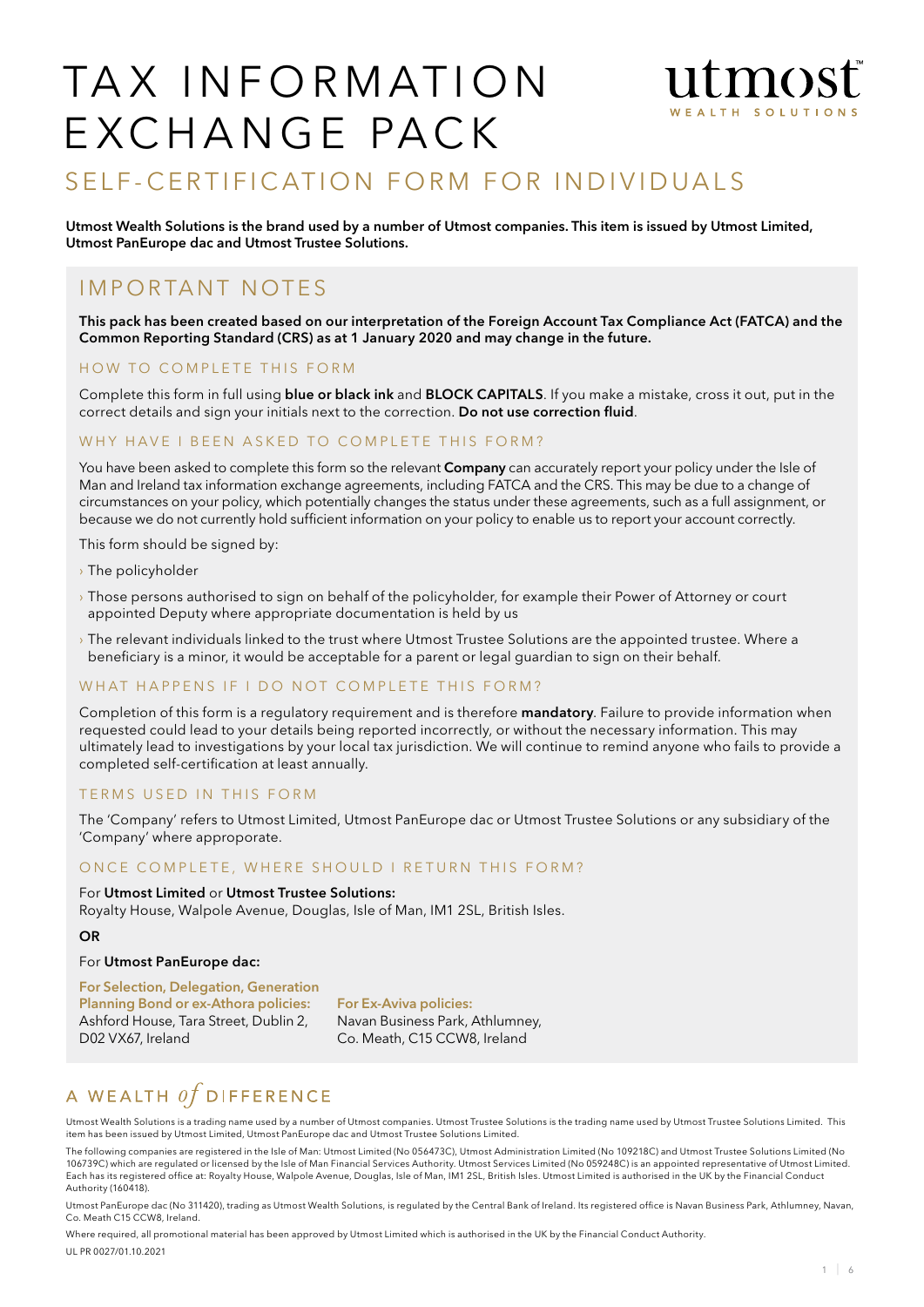#### NOTES ON TAX RESIDENCY

Your tax residence is generally the country in which you live for more than half a year. Special circumstances (such as studying abroad, working overseas, or extended travel) may cause you to be tax resident elsewhere or tax resident in more than one country at the same time (dual tax residency). The country/countries in which you pay income tax are likely to be your country/countries of tax residence. If you are a US citizen or hold a US passport or green card, you will also be considered tax resident in the US even if you live outside the US. You can find more information on tax residency at http://www.oecd.org/tax/automatic-exchange/crs-implementation-and-assistance/

#### HOW WE USE YOUR INFORMATION

Our Privacy Notice explains when and why we collect personal information about our customers, how we use it, the conditions under which we may share it with others and how we keep it secure. It also explains how long we keep customer information for, how a customer can obtain details of the information we keep and the choices customers have about how we use that information. You can find a copy at www.utmostinternational.com/privacy-statement or you can request a copy from the relevant Customer Service team.

#### ADD ITIONAL INFORMATION

Should you require any further information or assistance, you can visit our website or contact us:

#### Utmost Limited/Utmost Trustee Solutions

 $\downarrow$  +44 (0) 1624 643 345

 $\sqrt{\phantom{a}}$  customersupport@utmostwealth.com

www.utmostinternational.com

#### Utmost PanEurope dac

#### For Selection, Delegation and Generation Planning Bond policies:

- $\%$  0845 602 9281
- $\sqrt{\phantom{a}}$  info@utmostwealthsolutions.ie
- www.utmostinternational.com
- For Ex-Athora policies:
- Q 0845 602 9281
- $\nabla$  wm@utmost.ie
- www.utmostinternational.com

#### For Ex-Aviva policies:

- $\sqrt[3]{ }$  +353 46 909 9700
- $\sqrt{\phantom{a}}$  client.services@utmost.ie
- www.utmostinternational.com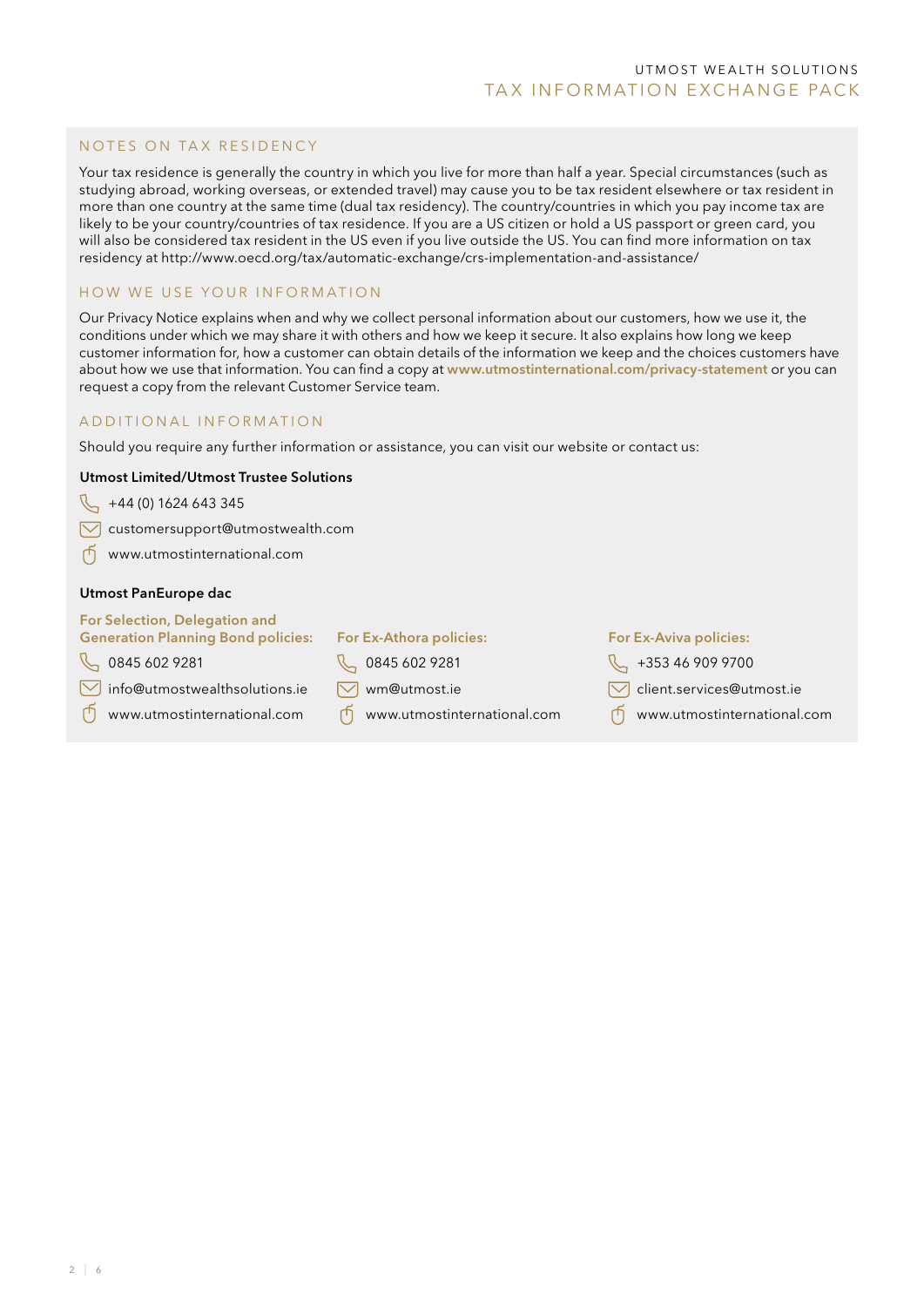## UTMOST WEALTH SOLUTIONS TAX INFORMATION EXCHANGE PACK

| A  |                                      | INDIVIDUAL SELF-CERTIFICATION                                                                                                                                                                                                                      |                                                                                                         |
|----|--------------------------------------|----------------------------------------------------------------------------------------------------------------------------------------------------------------------------------------------------------------------------------------------------|---------------------------------------------------------------------------------------------------------|
|    |                                      | Person 1                                                                                                                                                                                                                                           |                                                                                                         |
| 1  | Bond provider                        | Utmost Limited<br>Utmost PanEurope dac                                                                                                                                                                                                             |                                                                                                         |
| 2  | Policy number                        |                                                                                                                                                                                                                                                    |                                                                                                         |
| 3  | Trust (TR) number<br>(if applicable) | N/A                                                                                                                                                                                                                                                | Trust (TR) number $\bigcap$<br>only required for<br>clients that have                                   |
| 4  | Full name                            |                                                                                                                                                                                                                                                    | Utmost Trustee<br>Solutions appointed<br>as the professional<br>trustee.                                |
| 5  | Date of birth                        | d<br>d<br>m<br>m<br>$\vee$                                                                                                                                                                                                                         |                                                                                                         |
| 6  | Permanent residential<br>address     |                                                                                                                                                                                                                                                    |                                                                                                         |
|    |                                      |                                                                                                                                                                                                                                                    | Include at least<br>one form of                                                                         |
|    | Postcode                             |                                                                                                                                                                                                                                                    | contact information<br>as we may need                                                                   |
|    | 7 Telephone number                   |                                                                                                                                                                                                                                                    | to contact you<br>regarding the                                                                         |
| 8  | Email address                        |                                                                                                                                                                                                                                                    | completion of<br>this form.                                                                             |
|    |                                      | Complete the below questions as appropriate. If you are tax resident in multiple jurisdictions, it may be applicable for<br>you to complete more than one. If you are a tax resident in more than one jurisdiction, question 12 must be completed. |                                                                                                         |
| 9. | <b>UK Tax Resident</b>               | If 'yes', tick here                                                                                                                                                                                                                                |                                                                                                         |
|    |                                      | UK National Insurance Number (NI)                                                                                                                                                                                                                  |                                                                                                         |
|    |                                      | N<br>N<br>N<br>N<br>N<br>N<br>$\overline{\phantom{0}}$<br>$\overline{\phantom{0}}$                                                                                                                                                                 |                                                                                                         |
|    | <b>10 US Tax Resident</b>            |                                                                                                                                                                                                                                                    |                                                                                                         |
|    |                                      | US Tax Identification Number (TIN)                                                                                                                                                                                                                 |                                                                                                         |
|    |                                      | $\mathbb N$<br>N<br>N<br>N<br>N<br>N<br>N<br>N                                                                                                                                                                                                     |                                                                                                         |
|    | 11 Other Tax Resident                | If 'yes', tick here                                                                                                                                                                                                                                |                                                                                                         |
|    |                                      | Tax reference number<br>Country of tax residency                                                                                                                                                                                                   |                                                                                                         |
|    |                                      |                                                                                                                                                                                                                                                    |                                                                                                         |
|    |                                      |                                                                                                                                                                                                                                                    |                                                                                                         |
|    |                                      |                                                                                                                                                                                                                                                    |                                                                                                         |
|    |                                      | 12 If you are tax resident in more than one jurisdiction, confirm your primary jurisdiction of tax<br>residence below, based on the terms applicable Double Taxation Agreement.                                                                    |                                                                                                         |
|    |                                      |                                                                                                                                                                                                                                                    |                                                                                                         |
|    |                                      | 13 If a NI, TIN or other tax reference has not been provided in questions 9-11, provide details below.                                                                                                                                             |                                                                                                         |
|    |                                      | The above person is unable to obtain an NI, TIN or tax reference number due to:                                                                                                                                                                    | For example,<br>a child who is a<br>beneficiary of a                                                    |
|    | (provide explanation below)          | a) The country where this person pays tax does not issue tax reference numbers to its residents<br>b) The person completing this form is unable to obtain a tax reference number                                                                   | trust may not have<br>a tax reference<br>number. Please note,<br>you should take<br>reasonable steps to |
|    |                                      |                                                                                                                                                                                                                                                    | obtain and provide<br>a tax reference to<br>the Company at the<br>earliest opportunity.                 |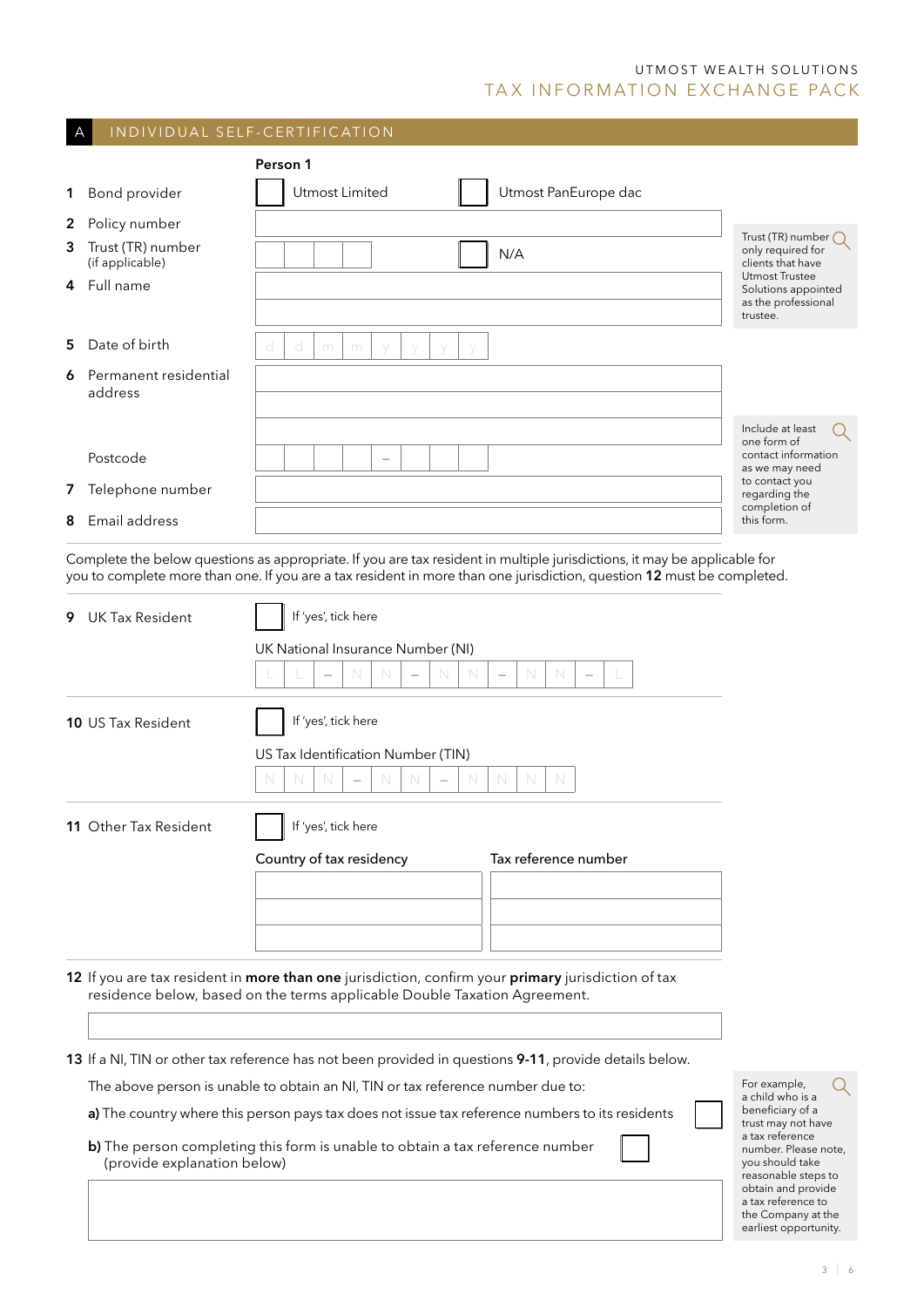I declare that the information provided on this form is, to the best of my knowledge and belief, accurate and complete.

I understand and agree that the information provided to the Company may be shared with the Isle of Man Government or Irish Government in accordance with various information exchange agreements, including FATCA and the CRS.

I agree to inform the Company immediately should any information provided by me within this pack change, and understand that I am obliged to do so.

|                  | Person 1                                 |
|------------------|------------------------------------------|
| <b>SIGNATURE</b> |                                          |
| Print full name  |                                          |
| Date signed      | d<br>d<br>m<br>m<br>y<br>- y<br>y<br>- y |
|                  |                                          |

 $\bigcirc$  Should any of the information provided within this form change in the future, please ensure you advise us of the changes promptly.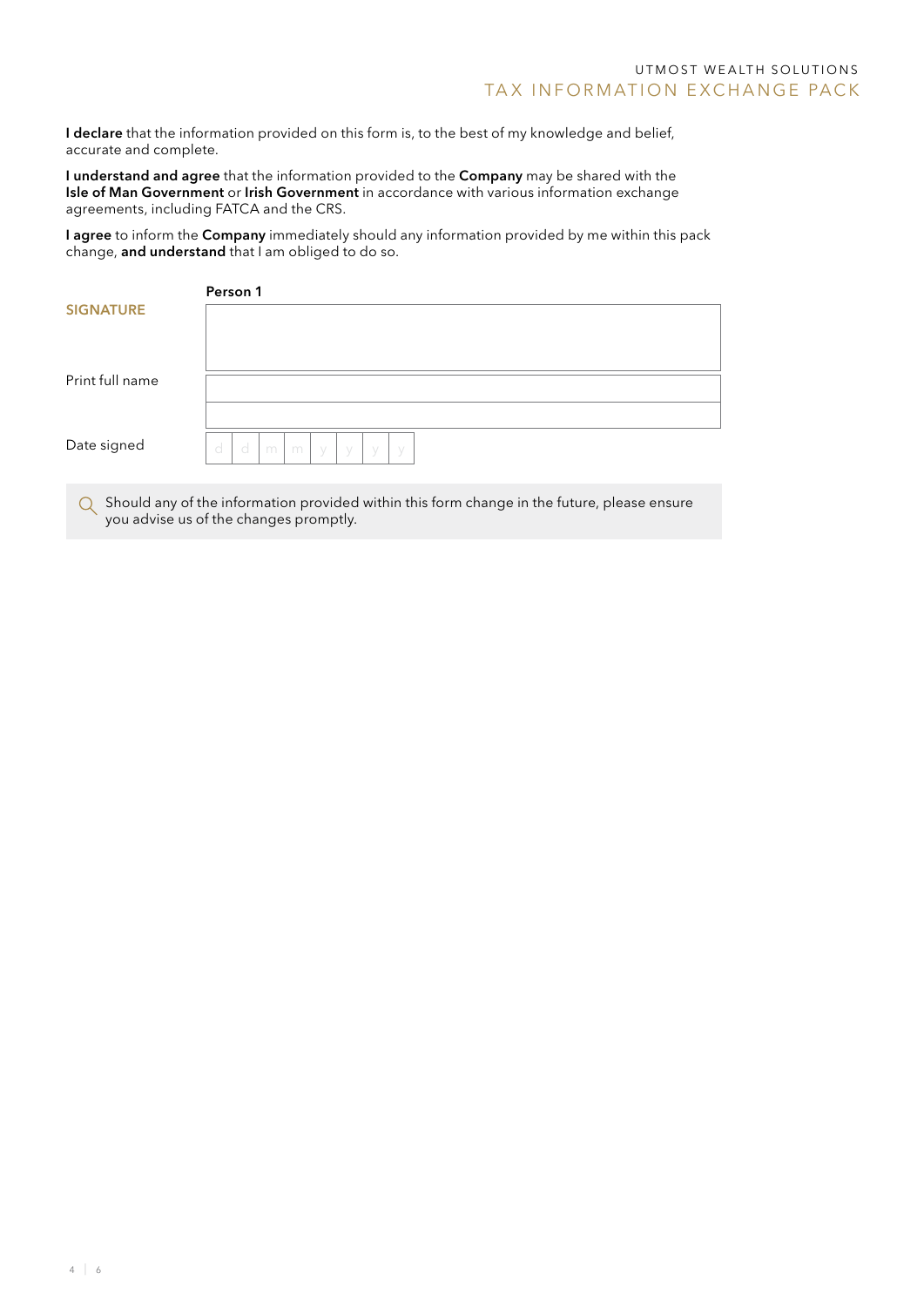## UTMOST WEALTH SOLUTIONS TAX INFORMATION EXCHANGE PACK

| $\mathsf B$ |                                                                                                                     | ADDITIONAL PERSON(S) - Photocopy as required                                                                                                                                    |                                                                                                                                                                                                                                                    |                                                        |  |
|-------------|---------------------------------------------------------------------------------------------------------------------|---------------------------------------------------------------------------------------------------------------------------------------------------------------------------------|----------------------------------------------------------------------------------------------------------------------------------------------------------------------------------------------------------------------------------------------------|--------------------------------------------------------|--|
|             |                                                                                                                     | of<br>Person                                                                                                                                                                    |                                                                                                                                                                                                                                                    | If there is more<br>than 1 additional                  |  |
|             | 1 Bond provider                                                                                                     | Utmost Limited                                                                                                                                                                  | Utmost PanEurope dac                                                                                                                                                                                                                               | person, photocopy<br>the necessary pages,              |  |
| 2           | Policy number                                                                                                       |                                                                                                                                                                                 |                                                                                                                                                                                                                                                    | complete, sign and<br>attach securely to               |  |
| 3           | Trust (TR) number<br>(if applicable)                                                                                |                                                                                                                                                                                 | N/A                                                                                                                                                                                                                                                | this form.                                             |  |
| 4           | Full name                                                                                                           |                                                                                                                                                                                 |                                                                                                                                                                                                                                                    | Trust (TR) number<br>only required for                 |  |
|             |                                                                                                                     |                                                                                                                                                                                 |                                                                                                                                                                                                                                                    | clients that have<br>Utmost Trustee                    |  |
| 5.          | Date of birth                                                                                                       | d<br>d<br>m<br>m                                                                                                                                                                |                                                                                                                                                                                                                                                    | Solutions appointed<br>as the professional<br>trustee. |  |
| 6           | Permanent residential<br>address                                                                                    |                                                                                                                                                                                 |                                                                                                                                                                                                                                                    |                                                        |  |
|             |                                                                                                                     |                                                                                                                                                                                 |                                                                                                                                                                                                                                                    |                                                        |  |
|             |                                                                                                                     |                                                                                                                                                                                 |                                                                                                                                                                                                                                                    | Include at least<br>one form of                        |  |
|             | Postcode                                                                                                            |                                                                                                                                                                                 |                                                                                                                                                                                                                                                    | contact information<br>as we may need                  |  |
|             | 7 Telephone number                                                                                                  |                                                                                                                                                                                 |                                                                                                                                                                                                                                                    | to contact you<br>regarding the                        |  |
|             | 8 Email address                                                                                                     |                                                                                                                                                                                 |                                                                                                                                                                                                                                                    | completion of<br>this form.                            |  |
|             |                                                                                                                     |                                                                                                                                                                                 |                                                                                                                                                                                                                                                    |                                                        |  |
|             |                                                                                                                     |                                                                                                                                                                                 | Complete the below questions as appropriate. If you are tax resident in multiple jurisdictions, it may be applicable for<br>you to complete more than one. If you are a tax resident in more than one jurisdiction, question 12 must be completed. |                                                        |  |
| 9           | <b>UK Tax Resident</b>                                                                                              | If 'yes', tick here                                                                                                                                                             |                                                                                                                                                                                                                                                    |                                                        |  |
|             |                                                                                                                     |                                                                                                                                                                                 |                                                                                                                                                                                                                                                    |                                                        |  |
|             |                                                                                                                     | UK National Insurance Number (NI)                                                                                                                                               |                                                                                                                                                                                                                                                    |                                                        |  |
|             |                                                                                                                     | N<br>N<br>N                                                                                                                                                                     | N<br>$\mathbb N$                                                                                                                                                                                                                                   |                                                        |  |
|             | 10 US Tax Resident                                                                                                  | If 'yes', tick here                                                                                                                                                             |                                                                                                                                                                                                                                                    |                                                        |  |
|             |                                                                                                                     | US Tax Identification Number (TIN)                                                                                                                                              |                                                                                                                                                                                                                                                    |                                                        |  |
|             |                                                                                                                     | N<br>N<br>N<br>N<br>N<br>N                                                                                                                                                      | N<br>N<br>N                                                                                                                                                                                                                                        |                                                        |  |
|             | <b>11</b> Other Iax Resident                                                                                        | If 'yes', tick here                                                                                                                                                             |                                                                                                                                                                                                                                                    |                                                        |  |
|             |                                                                                                                     | Country of tax residency                                                                                                                                                        | Tax reference number                                                                                                                                                                                                                               |                                                        |  |
|             |                                                                                                                     |                                                                                                                                                                                 |                                                                                                                                                                                                                                                    |                                                        |  |
|             |                                                                                                                     |                                                                                                                                                                                 |                                                                                                                                                                                                                                                    |                                                        |  |
|             |                                                                                                                     |                                                                                                                                                                                 |                                                                                                                                                                                                                                                    |                                                        |  |
|             |                                                                                                                     |                                                                                                                                                                                 |                                                                                                                                                                                                                                                    |                                                        |  |
|             |                                                                                                                     | 12 If you are tax resident in more than one jurisdiction, confirm your primary jurisdiction of tax<br>residence below, based on the terms applicable Double Taxation Agreement. |                                                                                                                                                                                                                                                    |                                                        |  |
|             |                                                                                                                     |                                                                                                                                                                                 |                                                                                                                                                                                                                                                    |                                                        |  |
|             |                                                                                                                     |                                                                                                                                                                                 |                                                                                                                                                                                                                                                    |                                                        |  |
|             |                                                                                                                     | 13 If a NI, TIN or other tax reference has not been provided in questions 9 -11, provide details below.                                                                         |                                                                                                                                                                                                                                                    |                                                        |  |
|             | For example,<br>The above person is unable to obtain an NI, TIN or tax reference number due to:<br>a child who is a |                                                                                                                                                                                 |                                                                                                                                                                                                                                                    |                                                        |  |
|             | a) The country where this person pays tax does not issue tax reference numbers to its residents                     | beneficiary of a<br>trust may not have                                                                                                                                          |                                                                                                                                                                                                                                                    |                                                        |  |
|             | b) The person completing this form is unable to obtain a tax reference number<br>(provide explanation below)        | a tax reference<br>number. Please note,<br>you should take                                                                                                                      |                                                                                                                                                                                                                                                    |                                                        |  |
|             |                                                                                                                     |                                                                                                                                                                                 |                                                                                                                                                                                                                                                    | reasonable steps to<br>obtain and provide              |  |
|             |                                                                                                                     |                                                                                                                                                                                 |                                                                                                                                                                                                                                                    | a tax reference to<br>the Company at the               |  |
|             |                                                                                                                     |                                                                                                                                                                                 |                                                                                                                                                                                                                                                    | earliest opportunity.                                  |  |